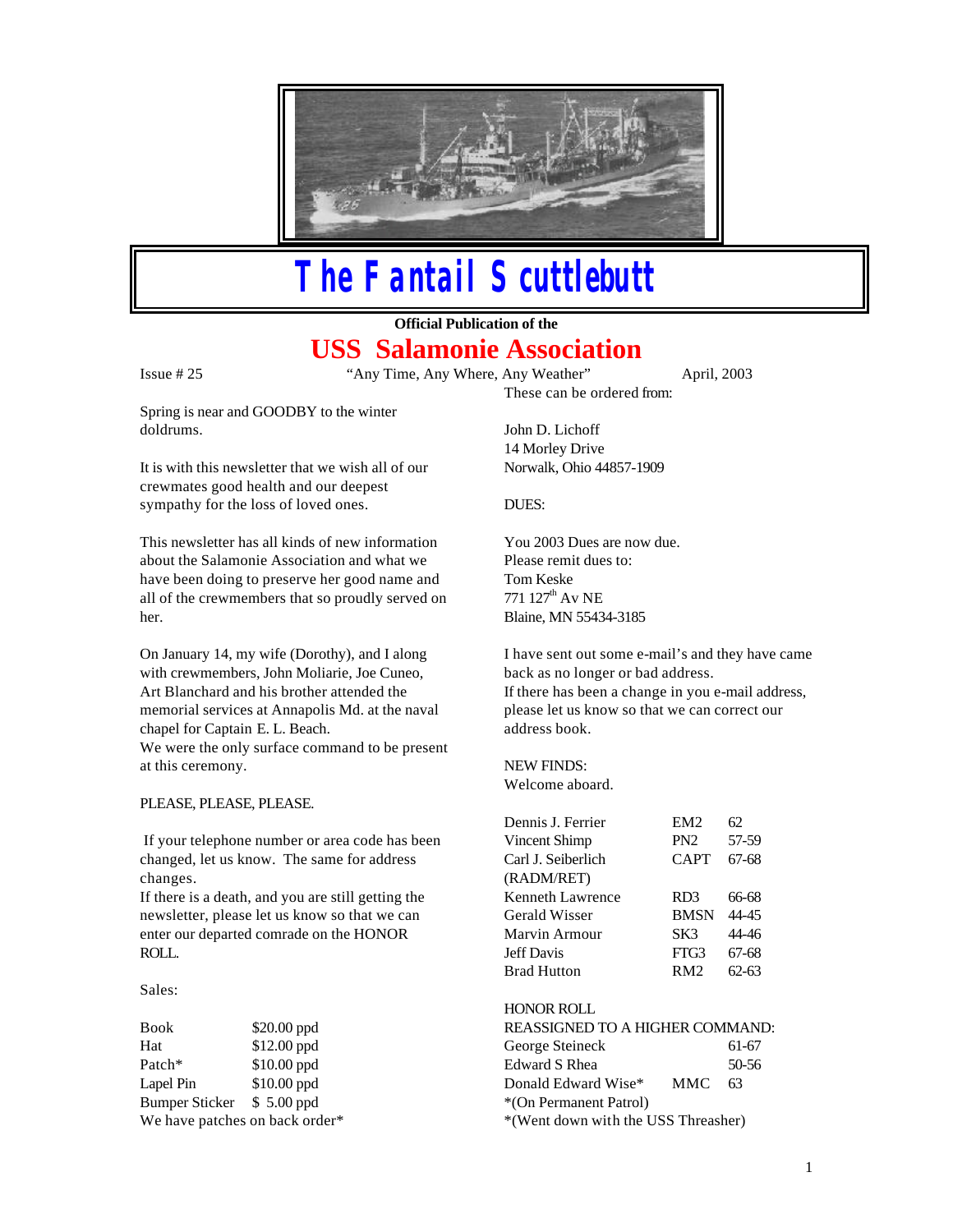| Fielden J. Cress         | <b>SN</b>       | 48-52     |
|--------------------------|-----------------|-----------|
| Lawrence Mandel          | MM1             | 46-48     |
| <b>Millard Rittenour</b> | SH <sub>3</sub> | $60 - 63$ |
| Henry Jaworski           |                 | 43-45     |
| George Lathrop           | RD2             | 60-64     |
| Clyde Linnenkohl**       |                 | $41 - 46$ |
| $(*\n  *Original crew)$  |                 |           |
| Ordie Sober              |                 | 48-50     |

2003 U.S.S. Salamonie Association Reunion. San Antonio and Fredricksburg, Texas May 2 – 6, 2003

The 2003 reunion will be held in San Antonio and Fredericksburg, Texas; May 2-6, 2003. We will be staying at the: Four Points by Sheraton San Antonio Riverwalk North, 110 Lexington Avenue, TX 78205: Phone (210) 223-9461; Fax (210) 223- 4520; www.sheratonsanantonio.com

The room rate will be \$82.00 (single or double) plus 16.75%tax. There are four handicapped rooms available. When making your toll free reservation using 1-800-288-3927, mention you are on the U.S.S. Salamonie rate. This group rate is good for two days before and two days after our reunion dates subject to availability.

SATRANS runs a shuttle bus from San Antonio Airport to and from downtown hotels. You can catch it just outside the baggage claim area.

The cost of the banquet Saturday night is \$52.00. This includes a full Mixed Grill dinner, beverages, glass of wine, keg of beer, and use of a separate hospitality room on Saturday and Sunday.

We plan on keeping the hospitality room, which will be the Brazos Room overlooking the river Walk, open from 9:00 a.m. until Banquet time on Saturday and from 9:00 a.m. to 10:00 p.m. On Sunday. The room is for registration, nametags to the Banquet and to the Fredericksburg Trip, meeting old and new friends and shipmates, a brew or two, and swapping of tall sea stories.

At 5:15 p.m. on Saturday we will all gather in the Brazos Room for group photographs by Overstreet Studios. You will then be able to order prints: 5"X7" prints are \$15.00 ea; 8"X10" prints are \$25.00 ea. There will be a postage and handling charge of \$2.00 for the pictures.

The adjacent Santa Fe Dining Room for the Banquet will be open at 6:00 p.m. with dinner being served at 7:00 p.m.

The cost of the Fredericksburg Day Trip by bus is \$53.00. This includes a boxed continental breakfast to eat on the bus, the bus, a seat at the U.S.S. Salamonie Memorial Wall Commemorative Plaque Dedication, a tour of the Museum, and a German Buffet Lunch at the Fredericksburg Brewing Company.

The bus will leave the Hotel at 9:00a.m. The U.S.S. Salamonie Memorial Plaque will be dedicated at 11:00 a.m. Followed by touring the Museum. At 1:30 we will have lunch at the closeby Fredericksburg Brewery. AT 2:45 p.m. the bus will take us on a reserved tour of the "Pacific Combat Zone" Museum Annex. We will be back at he Brewery by 3:45 p.m. for a last minute "head" stop before heading back to San Antonio at 4:00 p.m. Our private dining room at the Brewery will be ours until 4:00 p.m. for those who just want to hang out or to go shopping. We will be back at the Hotel by 6:00 p.m. for those who want to fly out Monday night.

The cutoff date for room, banquet, and Fredericksburg Trip reservation is one month before the start of the Reunion; i.e. April Fools Day! We need to get the final count to the Hotel, bus company, the Nimitz Foundation and the Brewery by the second of April.

Send your payment for the Banquet and Fredericksburg Trip to:

John W. Cooper 411 College Blvd. San Antonio, TX 78209 (210) 828-3165 jcooper@stic.net

Further information on the Reunion, the Hotel, San Antonio, or the Admiral Nimitz Museum is in the January "Fantail Scuttlebutt" or at the Web Site www.salamonie.homestead.com

See y'all in San Antone!

John Cooper

THE USS SALAMONIE NOW HAS A HOME.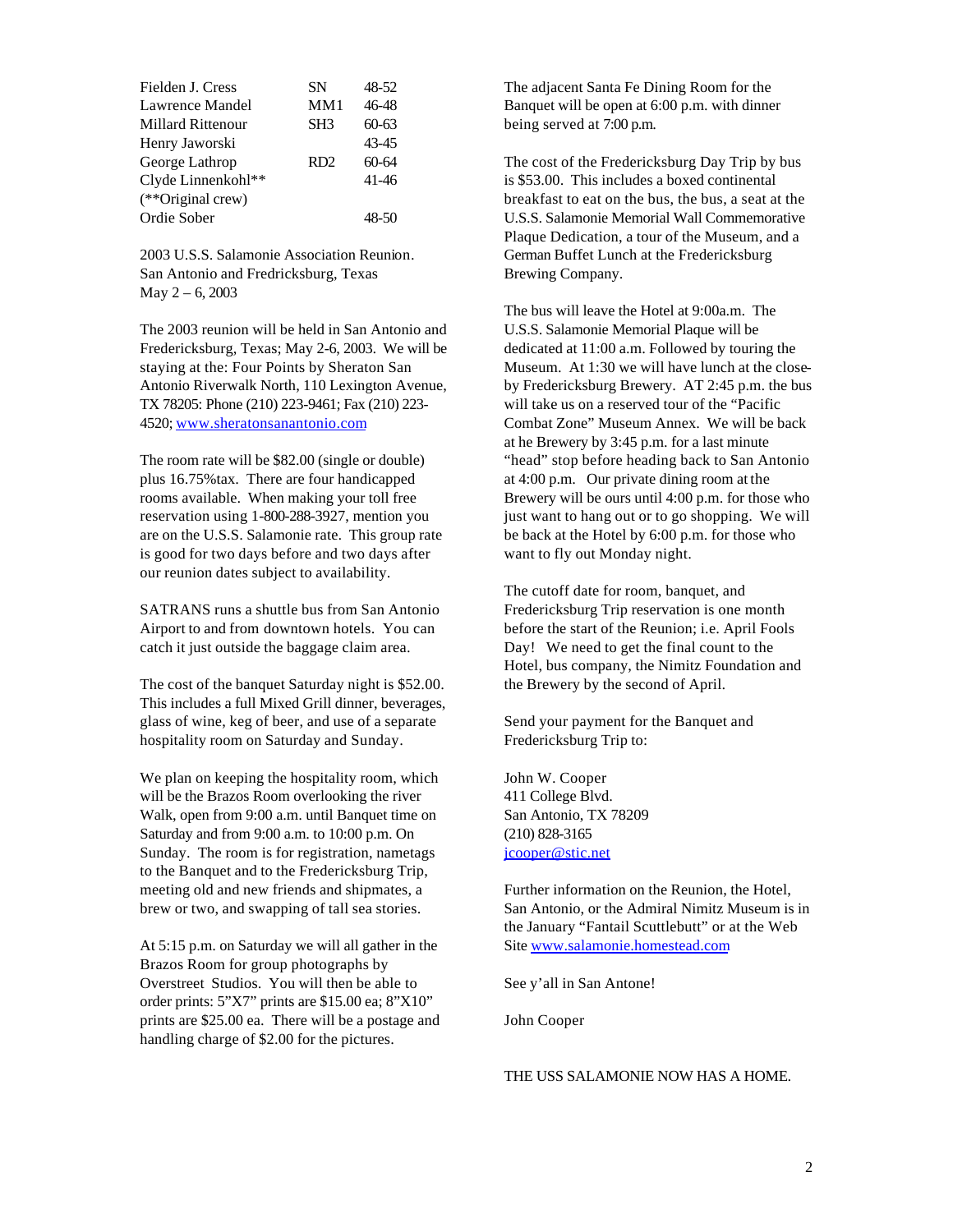### www.salamonie.homestead.com

There is a little town in Indiana called Warren, Indiana. Its motto is " SMALL TOWN WITH A BIG HEART." We found this to be so true.

The town is located on the Salamonie River, In Salamonie Township, The school is called Salamonie. A lot of the businesses are called Salamonie. They have Knight Civic Center with a Salamonie Museum.

Tom Keske and I contacted these people after we found about them on the web.

They invited us and our wives to visit them the first weekend of February.

We met with the Kiwanis club for a breakfast meeting. Then we had lunch with the Huntington County Veterans and then a tour of their museum and town.

That evening we had a supper meeting with several civic groups, town fathers, news media and interested guests.

We were impressed with what they had to offer and decided that this is the place and they want the USS Salamonie to be its official home.

We took some memorabilia that we had and donated it to the museum for a start with the hope of getting more.

They are dedicating one room as the USS Salamonie and veterans room.

On Saturday March 08, 2003, Myself, My wife, Dean and Carmella Bayliff and Cecil Blain went back to present more gifts to the museum. We had the Holiday flag that was flying the day the ships was decom'd and gave it to them along with some other items.

If anyone has anything that they would like to donate to the museum in their name, please send it to me and I will make sure it gets there and your name is attached to it.

They also have Salamonie Days the weekend of the fourth of July.

This year they are having a USS Salamonie Float in the parade and would like to have as many of us there that can make it and to ride on the float.

They will have a contingency for the city at our reunion in Texas representing their community and telling us briefly about themselves.

### www.salamonie.homestead.com

We now have our own web site on the Internet and I think this site is one of the best webs of any ship that I have ever seen and we are constantly adding more to it and information for all veterans with several links.

This has all been brought about from our trip to Warren, Indiana

Mr. Tom Applegate designed and set up and installed the web for us as a courtesy of himself and the City of Warren. Tom is a 1SG/ U.S.Army (Ret) and Veterans Officer for Huntington County.

Tom is our Webmaster and for his wonderful service we have made him an honorary CPO of the Sal. We also gave him a Ships hat and Lapel Pin for his outstanding work.

The main person for getting this whole program together is MS Marilyn Morrison. She is our official liaison for the Salamonie and the Museum. Without her this program would have never gotten off the ground. She is the Town Clerk of Warren, IN.

She also has two people who work very close on this project and they are Janice Jordan and Karen Herr

#### LETTER:

The Board of Directors of the Knight Civic Center, as well as the Warren community as a whole, has been energized with a new project as we truly feel that a part of history has been found and has been brought home

From the initial contact with John Lichoff to the week-end spent with John and his wife Dorothy and Tom and Joyce Keske, those involved have had a sense of purpose in planning to honor those who served our country aboard the USS Salamonie.

It has also led to a more general sense of honoring area veterans as well as an educational resource center, based around a USS Salamonie